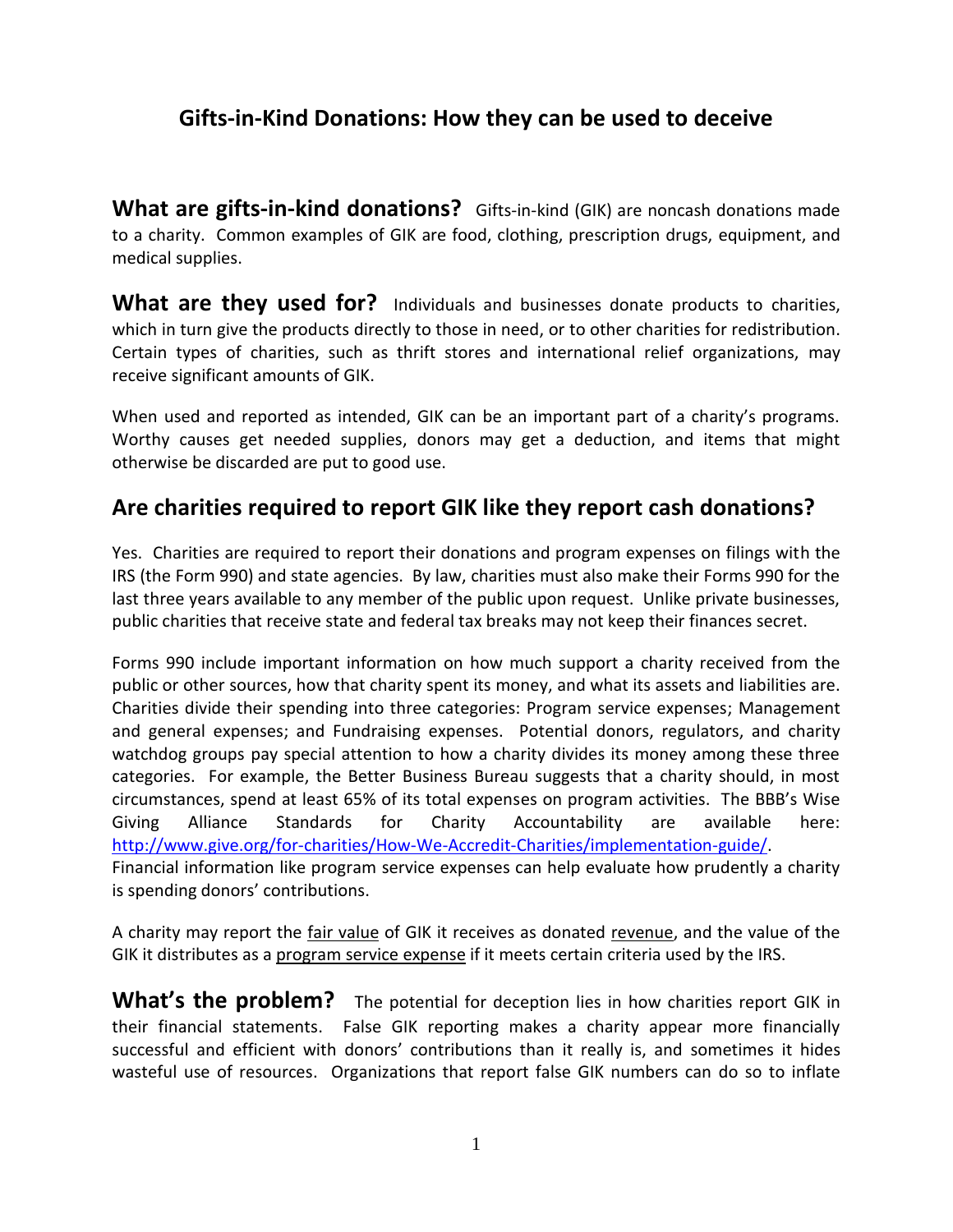their donation and program expense numbers in order to attract donations, grants, or other public support.

False GIK numbers may also help charities hide excessive fundraising and administrative costs by making them appear to be a smaller percent of expenses than they actually are. This may increase an organization's ranking by charity watchdogs, or justify higher employee compensation.

The pie charts below illustrate the huge impact GIK donations can have on the numbers a charity reports and why donors should be cautious when relying on reported numbers when evaluating whether to donate to a charity with a GIK program.

XYZ Charity, Inc., takes in \$10,000,000 in cash donations. Of that amount, the fundraiser receives \$7,000,000 and \$2,000,000 goes to XYZ's overhead expenses. That leaves only \$1,000,000 for the charity's programs. In other words, only 10% of your dollar is spent on the charity's programs. This is inefficient, and may scare donors away.



When XYZ adds in \$30 million in misreported GIK, the charity looks **much different**. The charity looks much bigger – now it's a \$40 million charity, not a \$10 million charity, and it looks like 77.5% of a cash donation goes to the charity's programs, when in fact only 10% of your dollar goes to programs.

# **How are GIK numbers used to mislead?**

False GIK reporting can happen in several ways. Three of these are described below. In many instances, more than one of them will be applied to a single transaction.

In some cases, the organizations report that the goods they receive are worth much more than they really are – the "**overvaluation problem**". For example, investigations by regulators and journalists have uncovered charities that report old prescription drugs at their full retail value,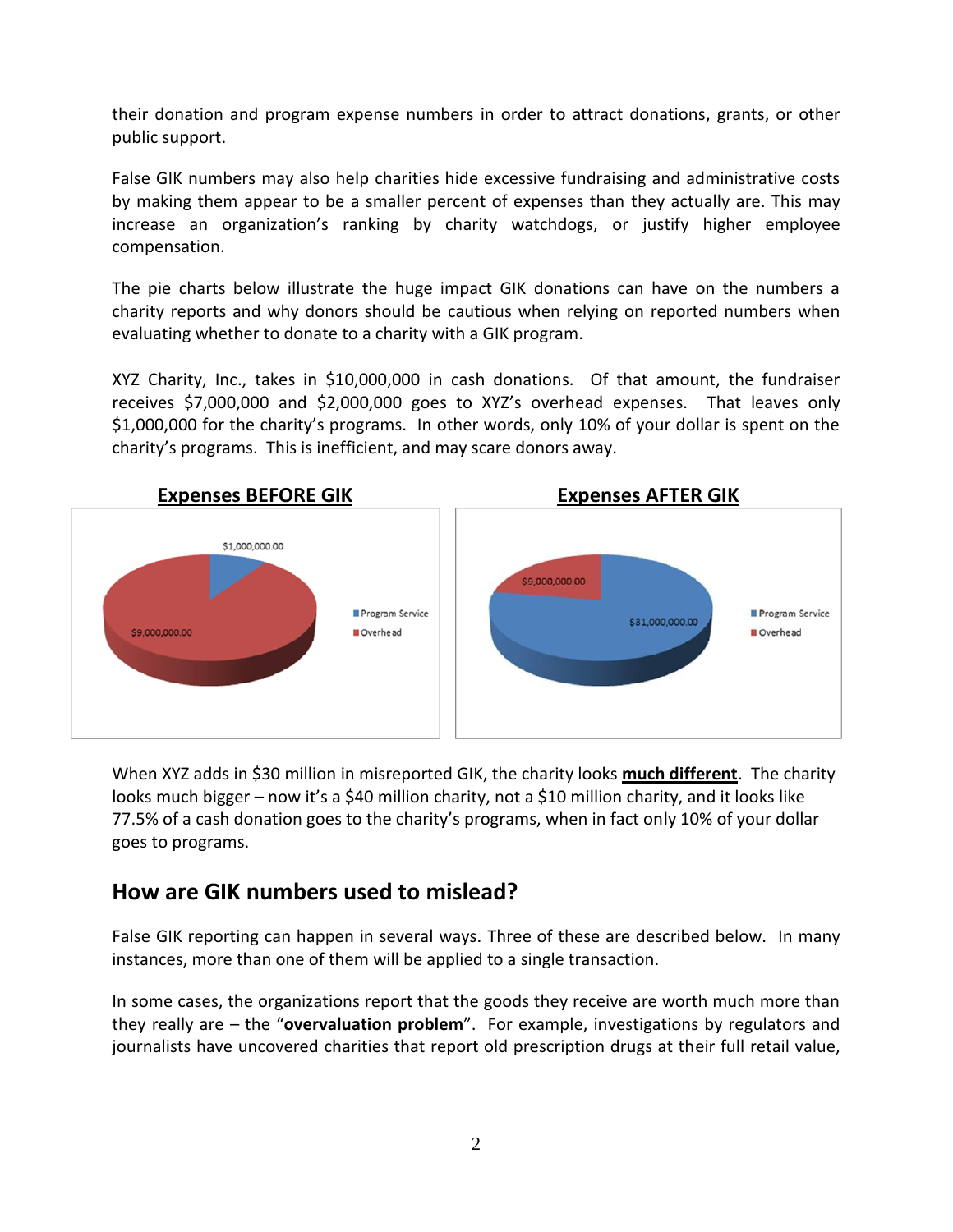as if they were brand new. In some cases, pills that can be bought for 2 cents a piece on the world market were valued at \$16.25 per pill – an 81,000% increase.<sup>1</sup>

In other cases, organizations assign some value to goods that are actually worthless or completely unrelated to the charity's mission – the **"junk problem"**. Examples of this kind of scheme are a cancer charity that sends shipping containers full of garden hoses and candy when it tells donors it provides life-saving goods; a disaster relief charity that ships thousands of pairs of high-heeled shoes; or a medical supply charity that ships broken machine parts. Even though the garden hoses, high-heeled shoes, and broken machinery have no relationship to the mission of these charities, they are still included on the Form 990 to inflate artificially the program expenses.

When these junk items get the overvaluation treatment as well, the misrepresentation is magnified. For example, in a 2014 settlement, the Attorney General of New York found that the Disabled Veterans National Foundation (DVNF) and its major fundraisers, reported the value of useless vitamins (that were not even sent to disabled veterans) on its financials. With this scheme, DVNF reported \$2 million of illusory GIK donations and program expenses using this scheme in 2009 alone.<sup>2</sup>

In other cases, charities take credit for the value of GIK even though they merely acted as a "pass-through" or "middleman" by just passing the goods from one organization to another without ever having ownership of the goods -- the "**pretend middleman problem.**" These types of schemes arise in situations where the original donor is separated from the end-user by several entities. These entities may be for-profit or non-profit.

For example, a food manufacturer donates food to a national hunger network who donates it to a local food bank who donates it to a local organization feeding women and children. Under the accounting rules, each of the charities in the chain may report the value of the food they received as a donation, and the value of the food they donated as a program expense if they meet two criteria: they must have **discretion** over how the goods are used or distributed, and they must have had **ownership** of the food. These criteria were established as a way of showing that a charity was a necessary part of the chain of donation and distribution, not a pretend middleman.

A charity may not claim the value of the GIK (food, in this example) if it does not have discretion over how the goods are used and if it did not ever own the goods. To give a simplified example, in the above food distribution chain, if the food makes a pit-stop in the warehouse of a charity but that charity had no role in how the food would be used or distributed, and that charity did

 $\overline{a}$ 

<sup>&</sup>lt;sup>1</sup> See, e.g. William P. Barrett, "Donated Pills Make Some Charities Look Too Good on Paper," Forbes (Nov. 30, 2011). Available at http://www.forbes.com/sites/williampbarrett/2011/11/30/donated-pills-makes-somecharities-look-too-good-on-paper/.

 $^2$  People of the State of New York v. Disabled Veterans National Foundation et. al. (2014), at paragraphs 32-34. Settlement document available at http://www.ag.ny.gov/pdfs/DVNF-Quadriga-Convergence-AOD\_14-145.PDF.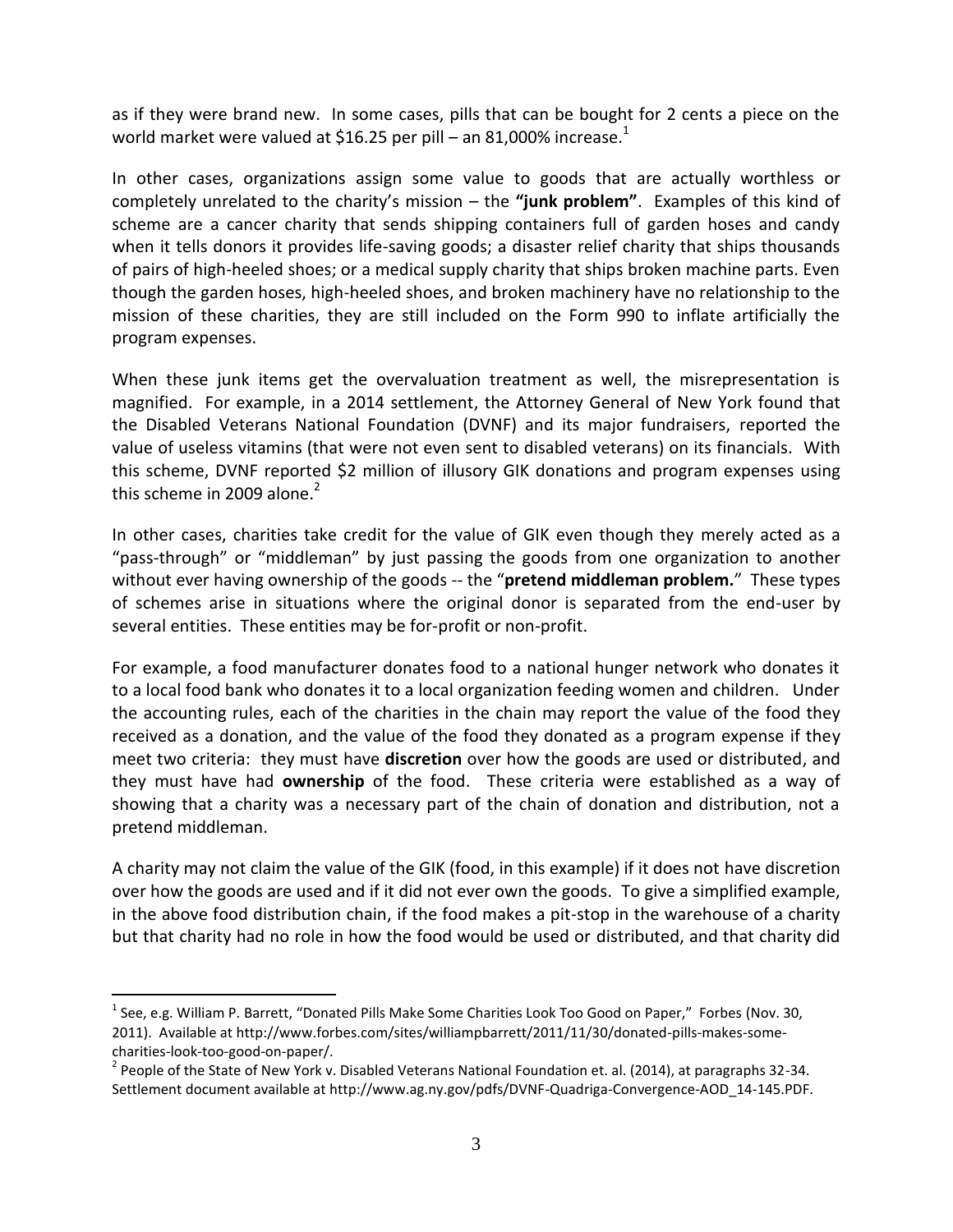not have any of the risks or rewards of ownership, that charity may not report the value of the food as a donation and a program expense. That charity was just a pretend middleman.



The following chart illustrates another version of the scam:

State regulators have uncovered examples of the pretend middleman problem. In a complaint filed in 2012 by the Attorney General of California against Help Hospitalized Veterans (HHV), the California AG alleged that HHV was a pretend middleman.<sup>3</sup> The complaint alleged that a Maryland company called EZScores donated "calling cards" that allowed callers to get professional sports scores, times for games and players statistics to a charity called Coalition to Salute America's Heroes (CSAH). HHV's then-leadership found a way to dishonestly insert itself into the chain – EZScores donated the cards to HHV "on paper" only, and then HHV donated the cards "on paper" to CSAH. In fact, HHV had no discretion over the cards' distribution and EZScores delivered the cards to CSAH. Both HHV and CSAH reported millions of dollars in donations and program expenses based on this paper transaction.

# **Do all charities use gifts-in-kind this way?**

 $\overline{a}$ 

No. Many charities report GIK donations correctly and use their GIK programs to provide important assistance.

 $3$  People of the State of California v. Help Hospitalized Veterans et. al. (2012) at paragraphs 19-21. Complaint available at http://oag.ca.gov/sites/all/files/agweb/pdfs/charities/pdf/first\_amended\_complaint.pdf.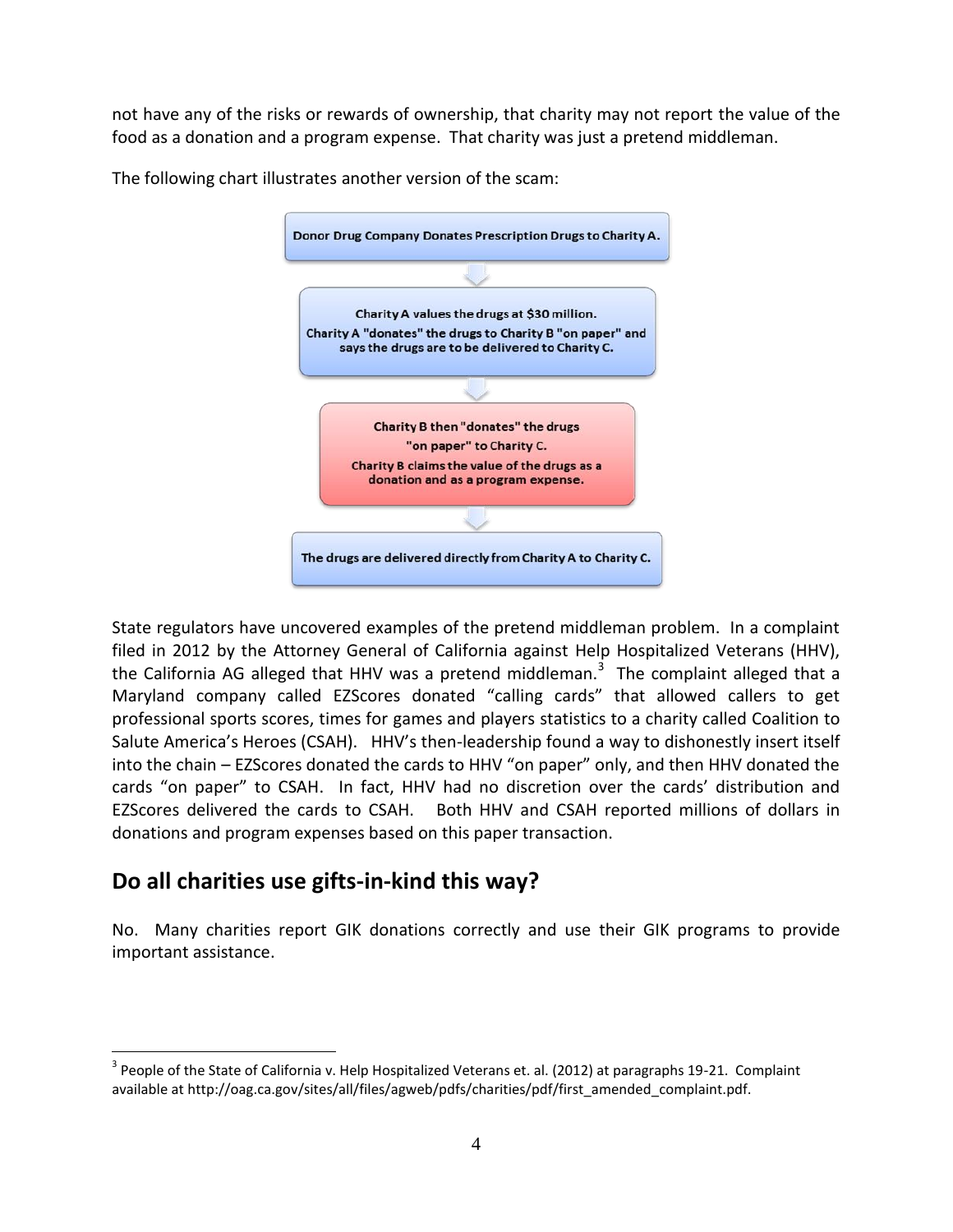#### **What can a donor do?**

#### **Do your research and ask questions!**

**Research** the charity to see how it describes its programs. Go to the charity's website, check on Facebook and other social media, and do a Google search. Make sure that the charity's program described to you and that you want to support is one that the charity really conducts. Does the charity advertise that collecting and distributing noncash goods is part of its programs? Do you want to support this mission?

**Review** the charity's financial information and make sure you are comfortable with how it will spend your money. Ask the charity about this directly, or review its Form 990 and/or financial reports on file with your state's charity regulator.

A **Form 990 Deep Dive** can be found on the next page.

Look to see how the organization receives and spends its money. The Form 990 and/or financial reports should be available from the charity, online with your state, or at [www.guidestar.org.](http://www.guidestar.org/) The 990 has useful information about a charity, and there are resources available to help a reader navigate the 990. Guidestar provides an online "Highlights of IRS Form 990" here: [https://www.guidestar.org/ViewCmsFile.aspx?ContentID=4208.](https://www.guidestar.org/ViewCmsFile.aspx?ContentID=4208) The New York Non-Profit Coordinating Committee provides its online "How to Read an IRS Form 990" Guide here: [http://www.npccny.org/new990/new990.htm.](http://www.npccny.org/new990/new990.htm)

**Be wary** if the charity reports high GIK numbers. If you have questions about what is being donated and how it supports the charity's mission, ask the charity yourself. Don't rely solely on the numbers.